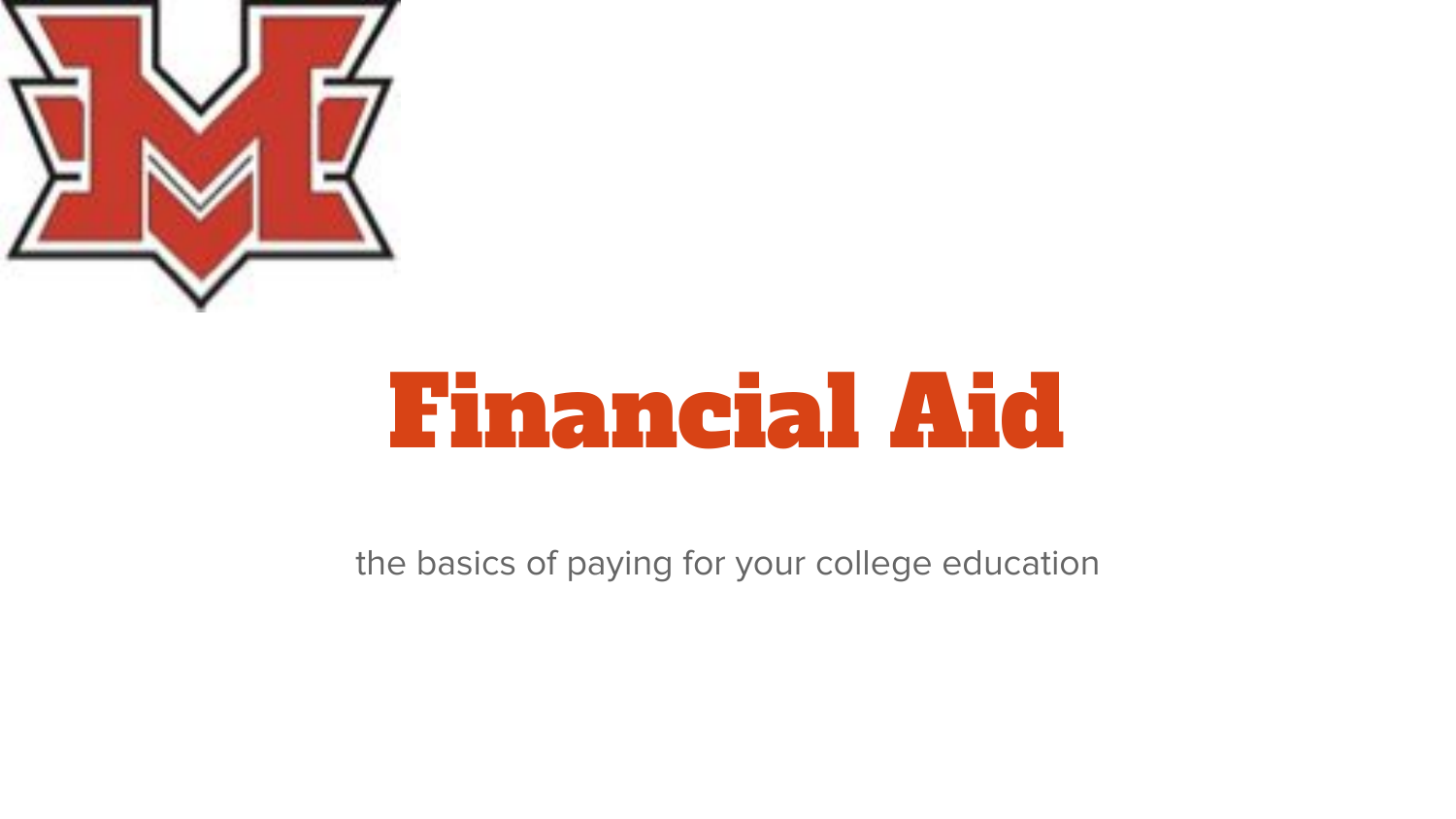# Today's Topics

- College Cost
- Types of Financial Aid
- How to Apply
- **Important Details About Financial Aid**
- Resources
- Questions?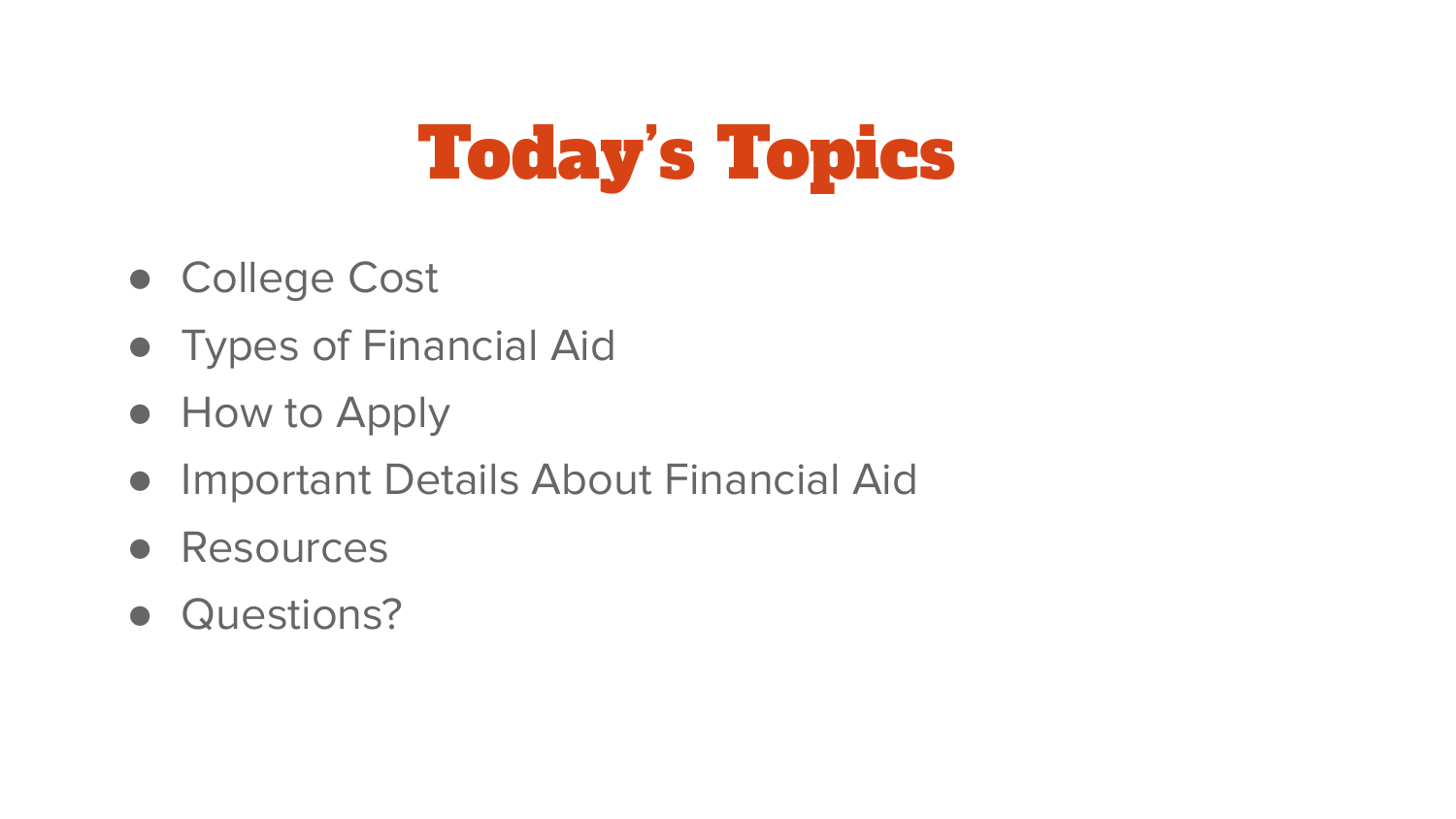### Endless Acronyms…

- FAFSA Free Application for Federal Student Aid
- FSA Federal Student Aid
- ORSAA Oregon Student Aid Application
- EFC (Expected Family Contribution) determines your financial aid eligibility based on your FAFSA
- SAR (Student Aid Report) summarizes your FAFSA after filing make sure it is all correct
- COA Cost of Attendance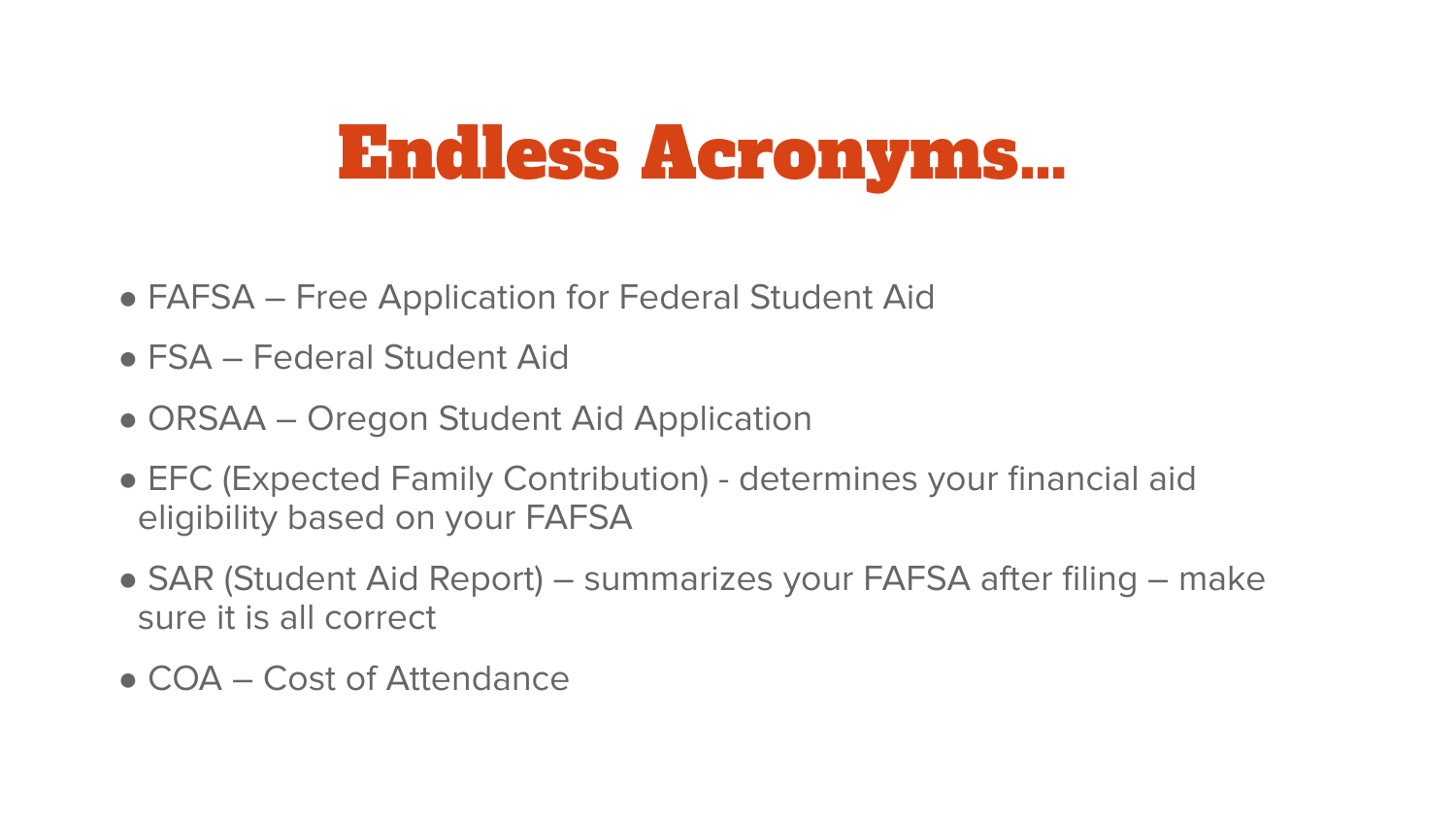### True Cost of School

|                             | <b>Central Oregon</b><br><b>Community College</b><br>$(12 + Credits)$ | <b>University of Oregon</b><br>(15 Credits) | <b>Linfield College</b><br>$(12 + Credits)$ |
|-----------------------------|-----------------------------------------------------------------------|---------------------------------------------|---------------------------------------------|
| Tuition & Fees              | \$4,527                                                               | \$14,421                                    | \$45,340                                    |
| <b>Books &amp; supplies</b> | \$1,800                                                               | \$1,158                                     | \$1,622                                     |
| Room & Board                | $$11,742$ (opt.)                                                      | \$13,509                                    | \$13,200                                    |
| <b>Total Cost Per Year</b>  | \$18,069                                                              | \$29,008                                    | \$54,070                                    |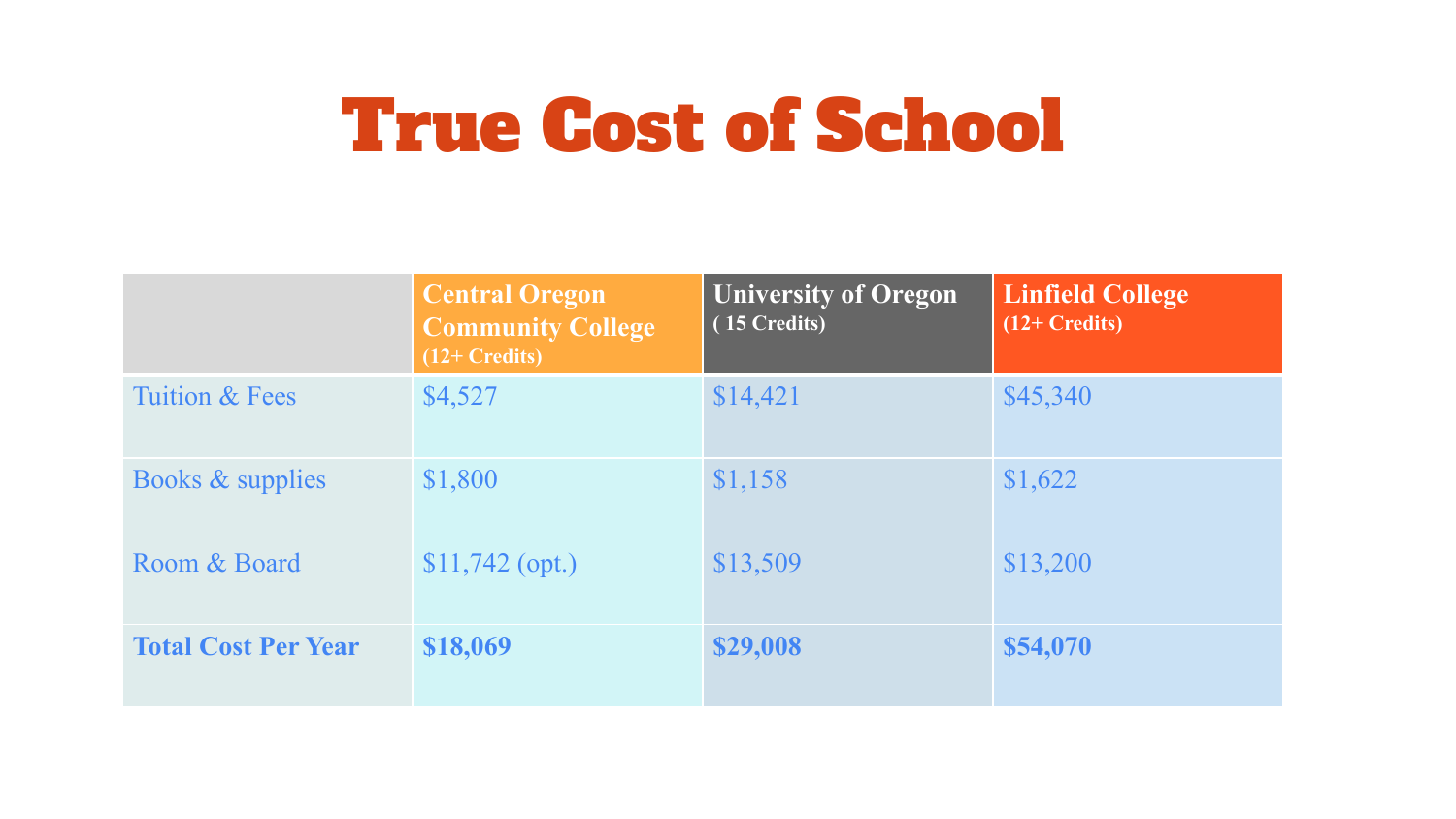### HOW ON EARTH DO I PAY FOR THAT?

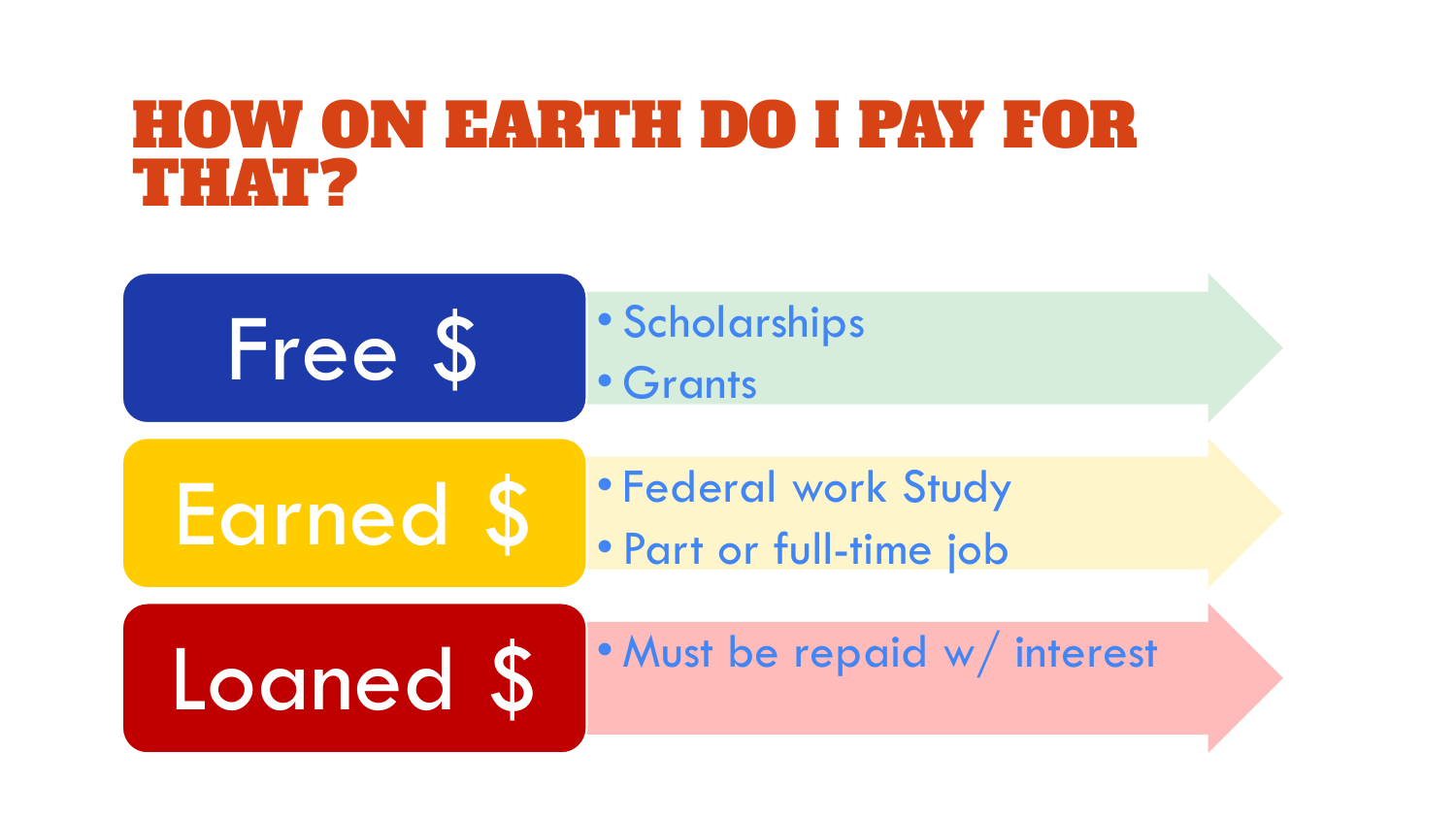### Free Money Grants and Scholarships

#### **Grants**

- **Financial NEED based**
- **Pell Grant**
- **Oregon Opportunity Grant**
- **Oregon Promise Grant**

#### **Scholarships**

- Academic, sports, first-generation, leadership, etc.
- Local, State & National Scholarships
- Utilize your College & Career Center, Room A1
- OSAC-February 15 & March 1 deadline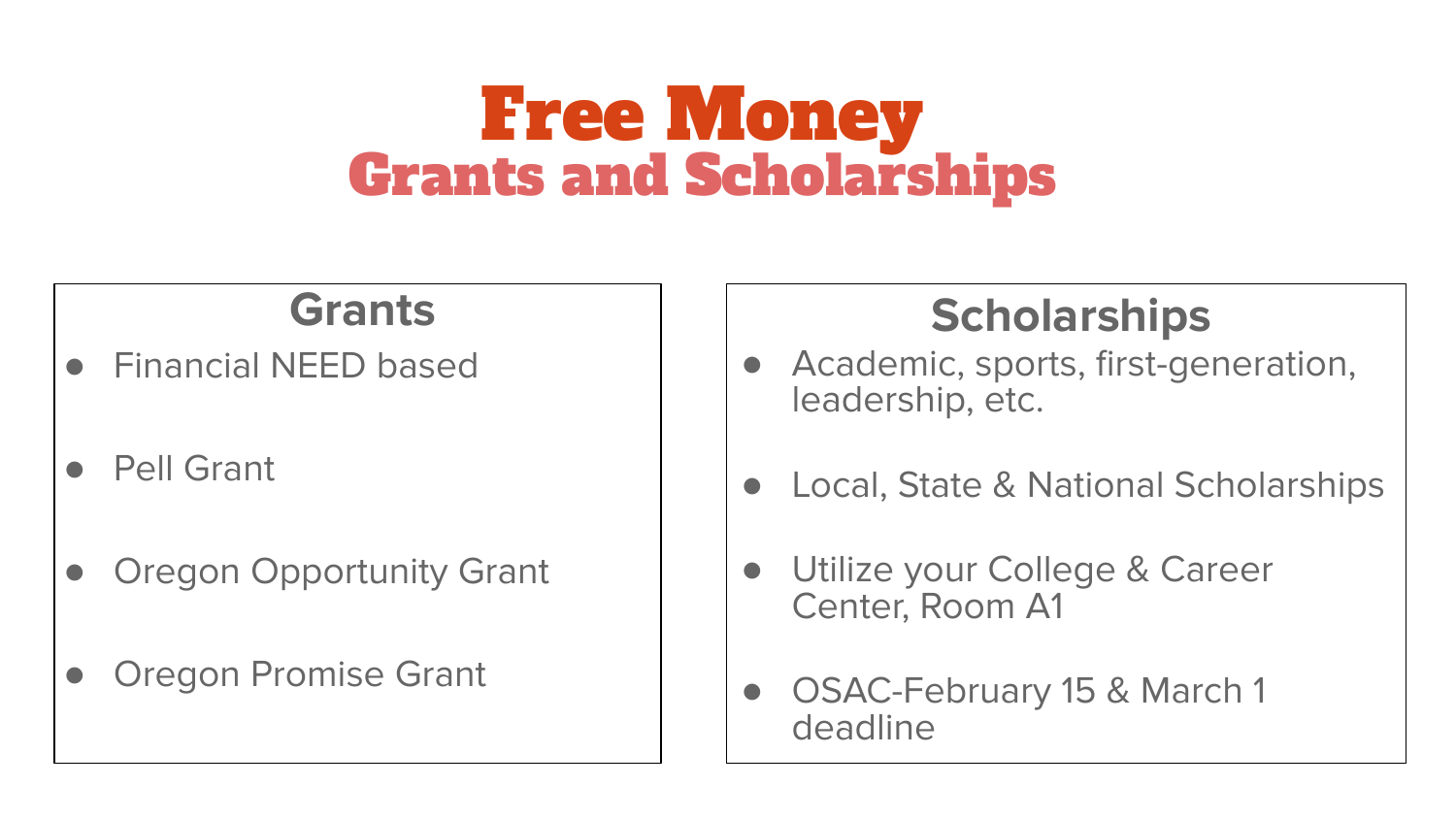# **Earned Money<br>Works Study & Job Opportunities**

#### **Work-study**

○May or may not qualify for through FAFSA ○Work on campus

#### **Part-time or full-time job**

○Both on and off campus options

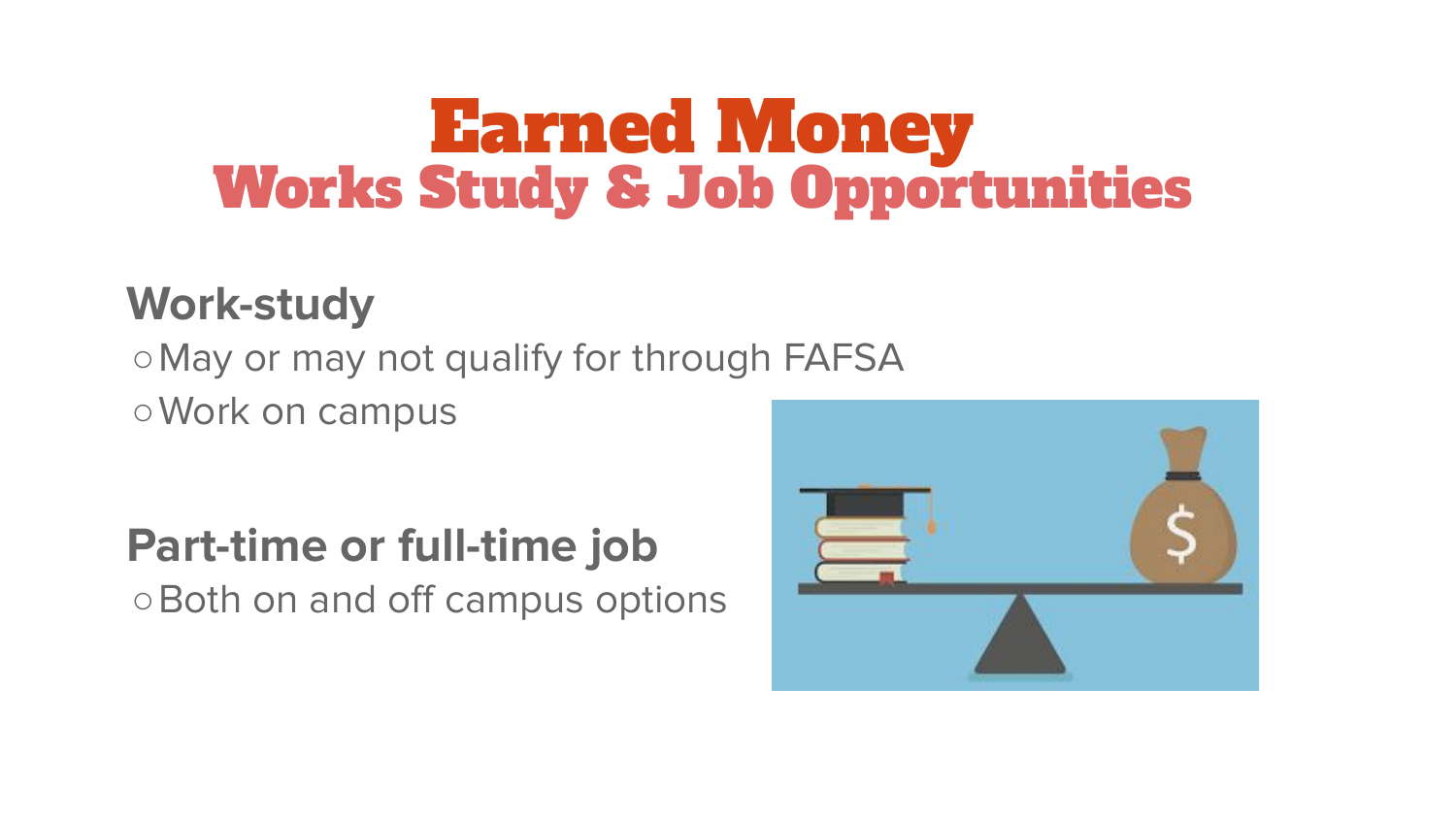### Loaned Money

#### **3 types of loans through FAFSA**

- 1. Subsidized
- 2. Unsubsidized
- 3. Parent Plus Loan

#### **Private Loans**

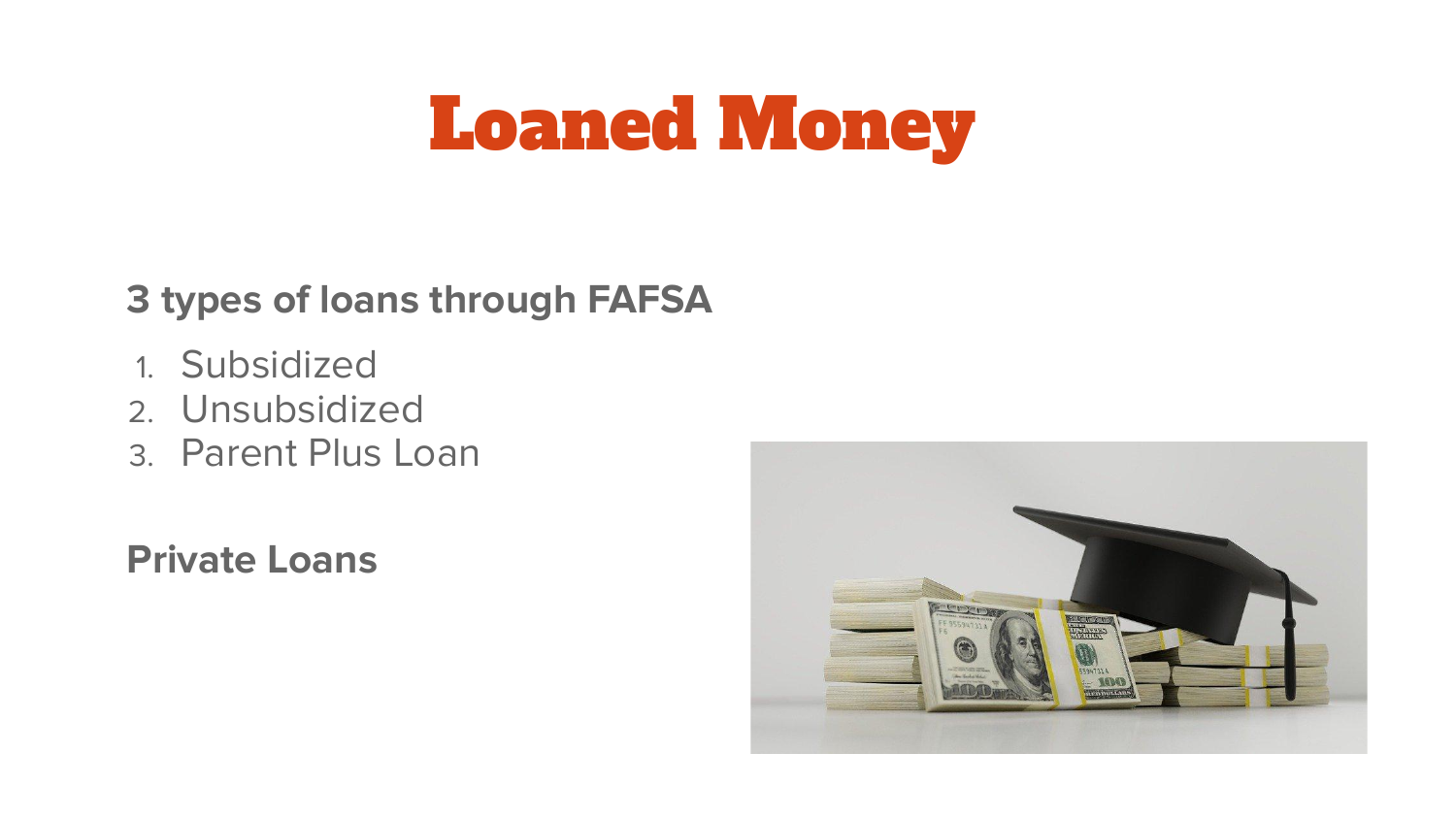# How Do I Apply?

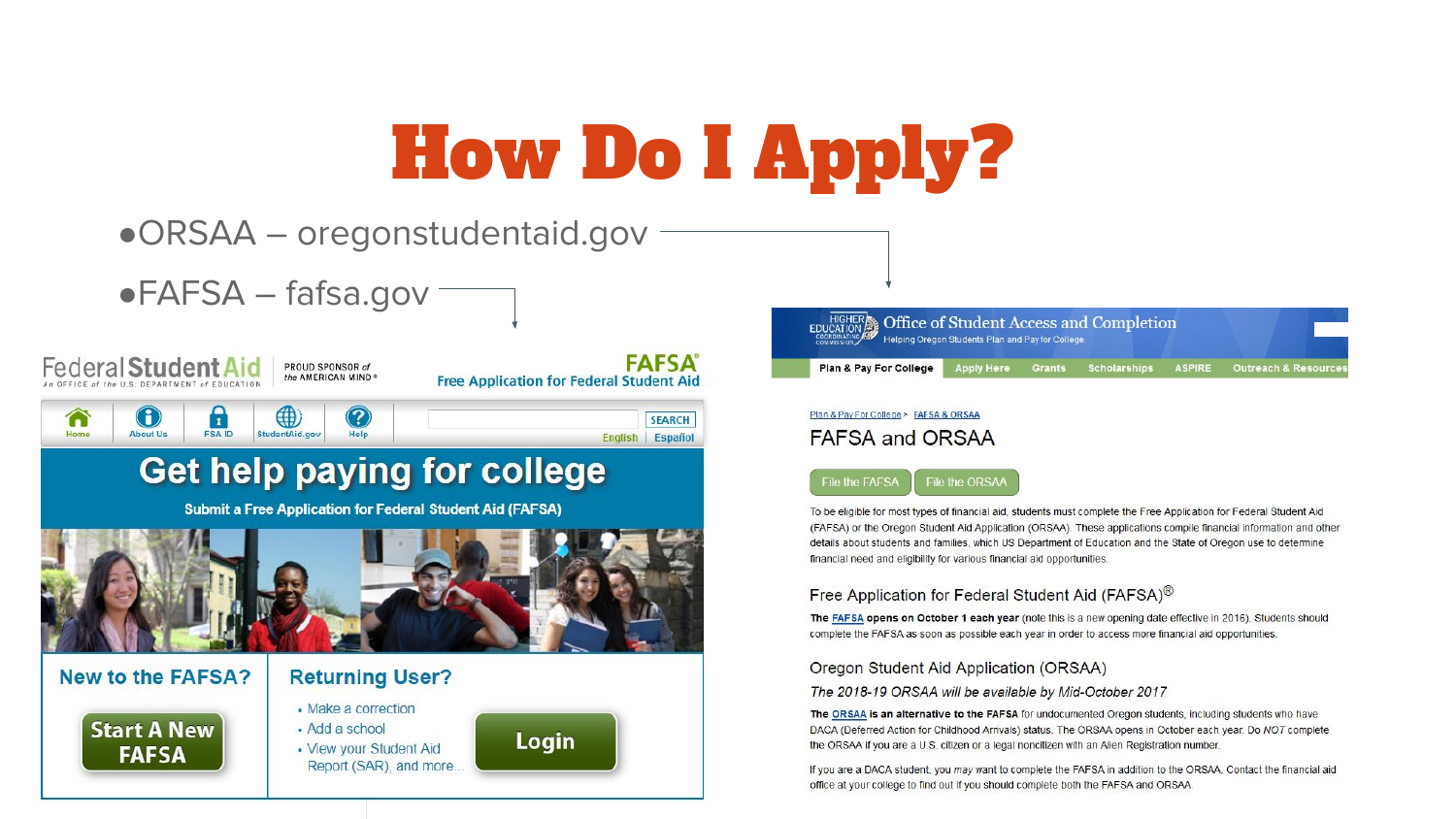### The FAFSA Process OCTOBER 1

Tip: Don't have all your info ready? Get started, save, then come back and finish later!

- 1. Apply for a FSA ID (separate for you and parents! This is your electronic signature)
- 2. Prepare! Gather the correct documents
- 3. Complete FAFSA online
- 4. Receive student aid report
- 5. Apply to colleges
- 6. Colleges might request additional information
- 7. Spring begin to receive awards
- 8. Make decision on which school to attend and what aid to accept

\*\*\*Must re-apply every year to receive financial aid

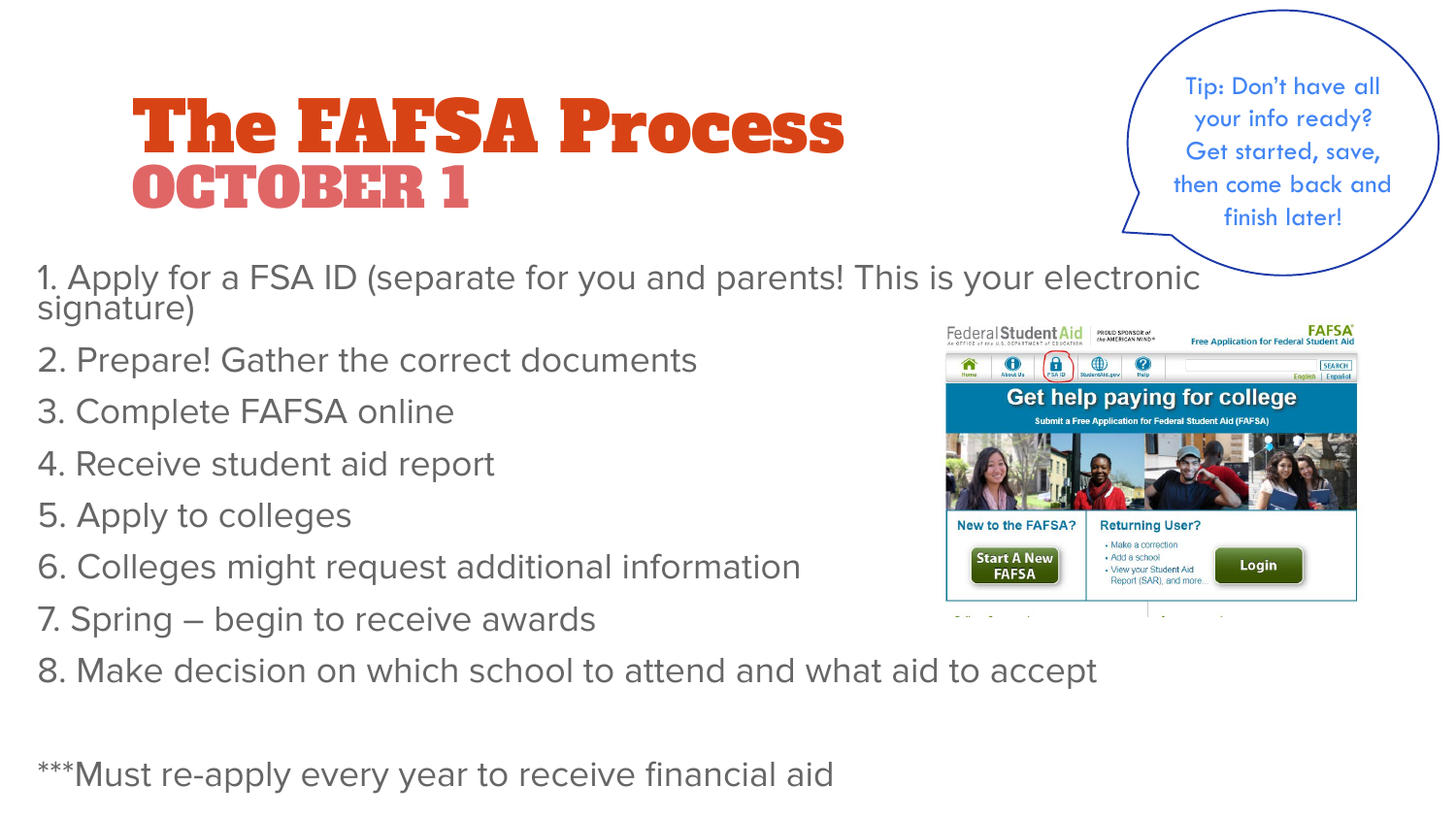## Loan Repayment Example

#### **Associates Degree**

Loan Amount: \$10,000

Interest Rate: 3.73%

Term: 10 years

Monthly payment= \$98

Total paid = \$11,793

#### **Bachelor Degree**

Loan Amount: \$48,000

Interest Rate: 3.73%

Term: 10 years

Monthly payment= \$472

Total paid = \$56,608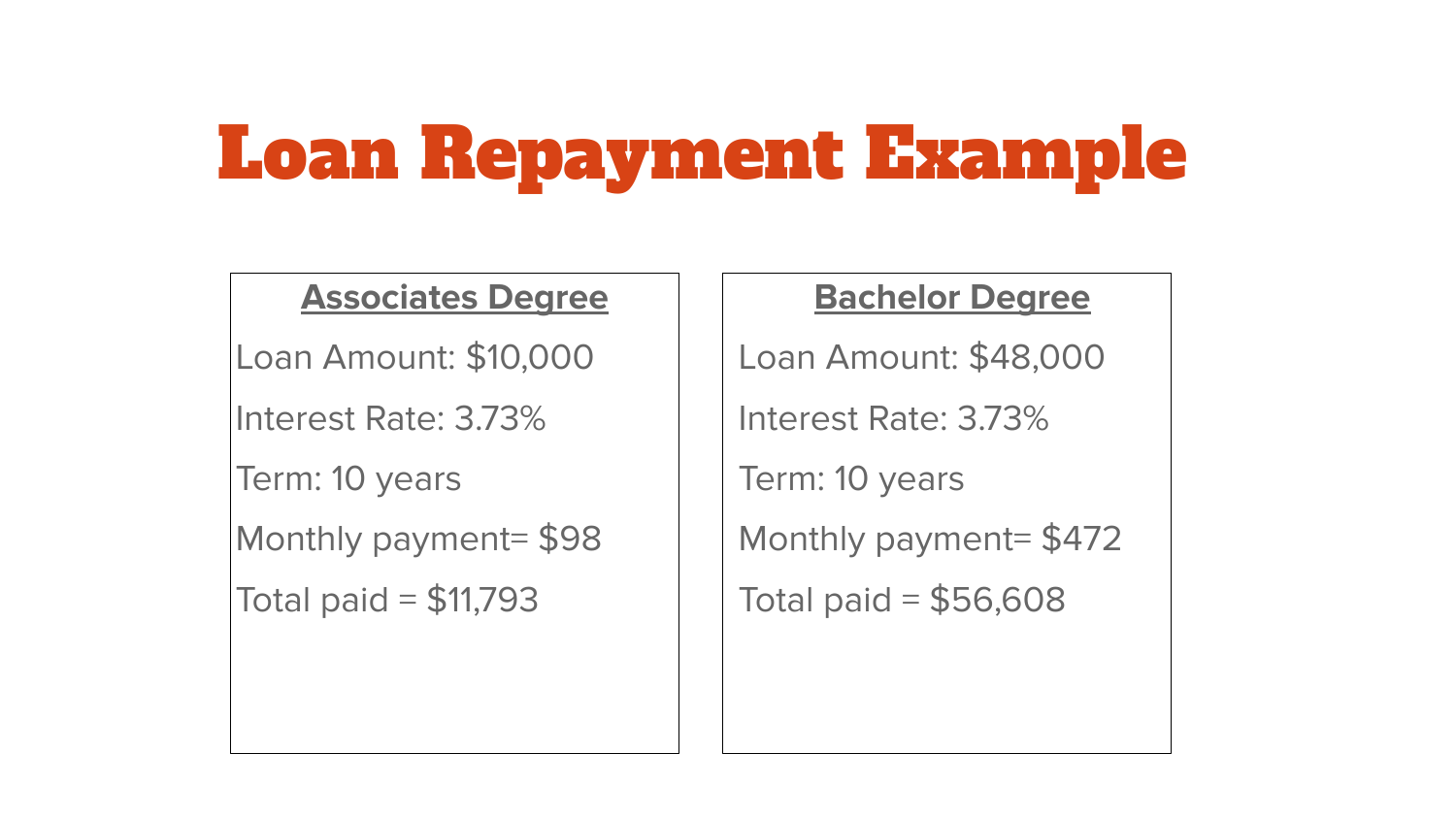### Action List